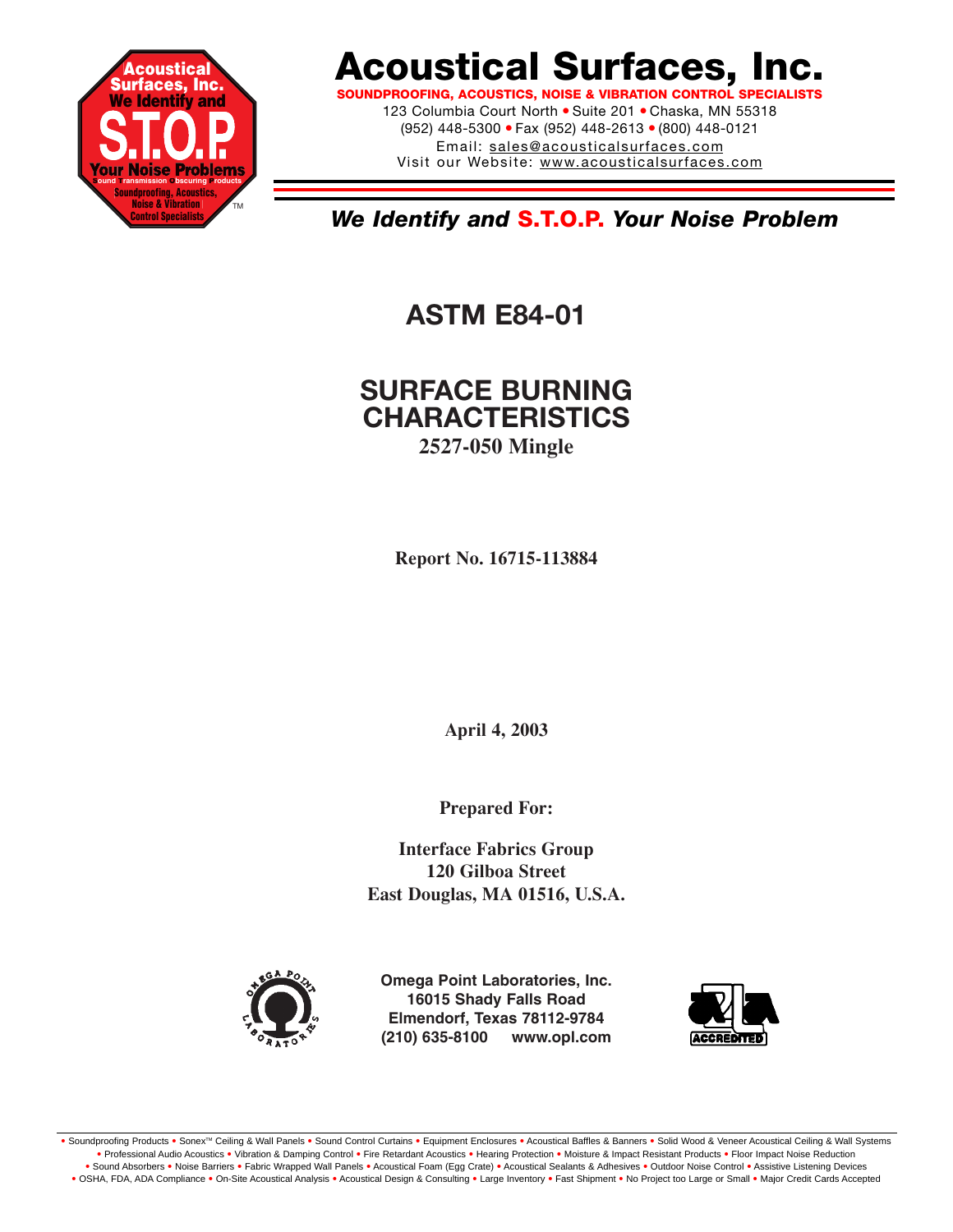#### *ABSTRACT*

|            | Test Material: 2527-050 Mingle                                                                                                                        |
|------------|-------------------------------------------------------------------------------------------------------------------------------------------------------|
|            | Test Standard: ASTM E84-01 Standard Test Method for SURFACE BURNING<br>CHARACTERISTICS OF BUILDING MATERIALS (ANSI 2.5, NFPA 255,<br>UBC 8-1, UL 723) |
| Test Date: | April 4, 2003                                                                                                                                         |
|            | Test Sponsor Interface Fabrics Group                                                                                                                  |
|            | Test Results: FLAME SPREAD INDEX<br>0<br>$=$<br><b>SMOKE DEVELOPED INDEX</b><br>15<br>$=$                                                             |

The description of the test procedure and specimen evaluated, as well as the observations and results obtained, contained herein are true and accurate within the limits of sound engineering practice. These results are valid only for the specimen(s) tested and may not represent the performance of other specimens from the same or other production lots.

Omega Point Laboratories, Inc. authorizes the client named herein to reproduce this report only if reproduced in its entirety. The test specimen identification is as provided by the client and Omega Point Laboratories accepts no responsibility for any inaccuracies therein.

 $Guy/A. Hab$   $/$ Manager, Tunnel & Furniture Testing Services

William E. Fitch, P.E. No. 55296 Date: April 4, 2003 Executive Vice President



**Omega Point Laboratories, Inc. 16015 Shady Falls Road Elmendorf, Texas 78112-9784 (210) 635-8100 www.opl.com**

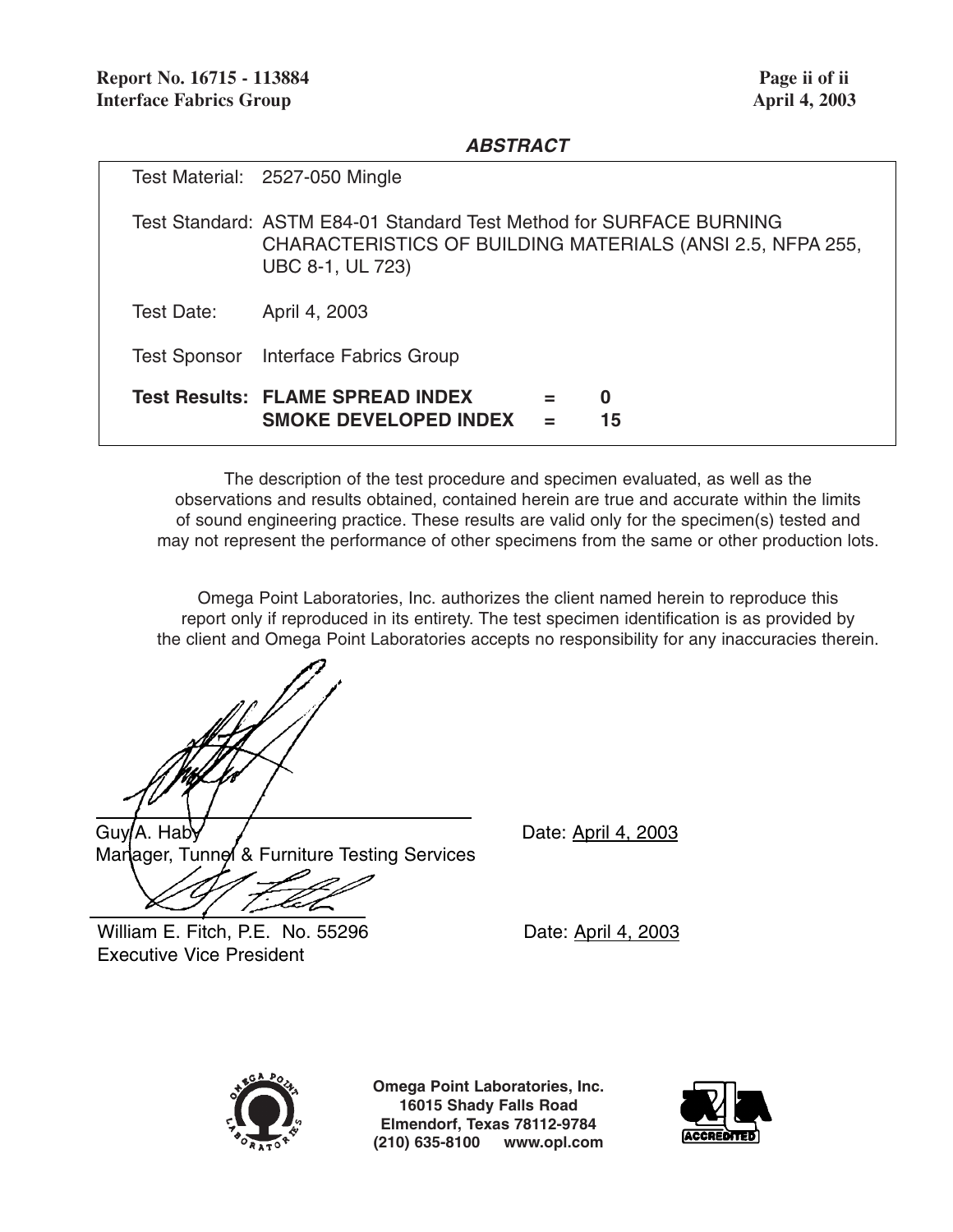# **I. INTRODUCTION**

This report describes the results of the ASTM E84 Standard Test Method for SURFACE BURNING CHARACTERISTICS OF BUILDING MATERIALS (1), a method for determining the comparative surface burning behavior of building materials. This test is applicable to exposed surfaces, such as ceilings or walls, provided that the material or assembly of materials, by its own structural quality or the manner in which it is tested and intended for use, is capable of supporting itself in position or being supported during the test period.

The purpose of the method is to determine the relative burning behavior of the material by observing the flame spread along the specimen. Flame spread and smoke density developed are reported, however, there is not necessarily a relationship between these two measurements.

"The use of supporting materials on the underside of the test specimen may lower the flame spread index from that which might be obtained if the specimen could be tested without such support. This method may not be appropriate for obtaining comparative surface burning behavior of some cellular plastic materials. Testing of materials that melt, drip, or delaminate to such a degree that the continuity of the flame front is destroyed, results in low flame spread indices that do not relate directly to indices obtained by testing materials that remain in place." This test method is also published under the following designations:



*This standard should be used to measure and describe the properties of materials, products, or assemblies in response to heat and flame under controlled laboratory conditions and should not be used to describe or appraise the fire hazard or fire risk of materials, products, or assemblies under actual fire conditions. However, results of this test may be used as elements of a fire risk assessment which takes into account all of the factors which are pertinent to an assessment of the fire hazard of a particular end use.*



<sup>(1</sup> American Society for Testing and Materials (ASTM), Committee E-5 on Fire Standards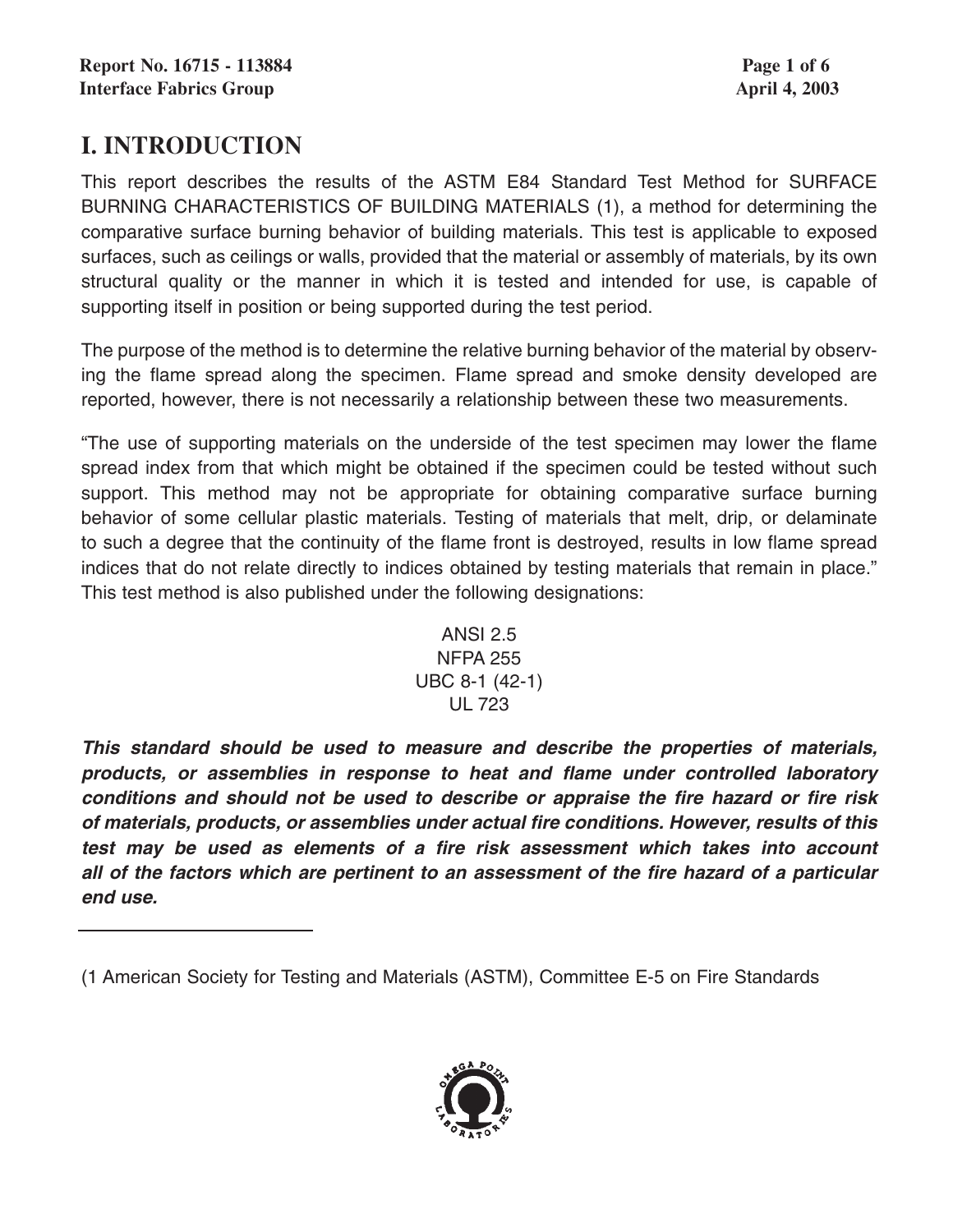# **II. PURPOSE**

The ASTM E84 (25 foot tunnel) test method is intended to compare the surface flame spread and smoke developed measurements to those obtained from tests of mineral fiber cement board and select grade red oak flooring. The test specimen surface (18 inches wide and 24 feet long) is exposed to a flaming fire exposure during the 10 minute test duration, while flame spread over its surface and density of the resulting smoke are measured and recorded. Test results are presented as the computed comparisons to the standard calibration materials.

The furnace is considered under calibration when a 10 minute test of red oak decking will pass flame out the end of the tunnel in five minutes, 30 seconds, plus or minus 15 seconds. Mineral fiber cement board forms the zero point for both flame spread and smoke developed index, while the red oak flooring smoke developed index is set as 100.

# **Ill. DESCRIPTION OF TEST SPECIMENS**

| Specimen Identification:              | 2527-050 Mingle   |
|---------------------------------------|-------------------|
| Date Received:                        | 3/20/03           |
| Date Prepared:                        | March 20, 2003    |
| Conditioning (73°F & 50% R.H.):       | 15 days           |
| Specimen Width (in):                  | 24                |
| Specimen Length (ft):                 | 24                |
| <b>Specimen Thickness:</b>            | $0.0175$ -in.     |
| Material Weight:                      | $N/A$ oz./sq. yd. |
| <b>Total Specimen Weight:</b>         | $2.0$ -lbs.       |
| Adhesive or coating application rate: | N/A               |
|                                       |                   |

#### **Mounting Method:**

The specimen was supported on 1/4-in. steel rods and 2-in. galvanized hexagonal wire mesh.

### **Specimen Description:**

The specimen was described by the client as the "2527-050 Mingle, 100% Terratex polyester panel fabric". The specimen consisted of a 24" wide x 24' long section of grey fabric. The testing was witnessed by Director of Technical Services, Alan Dean.

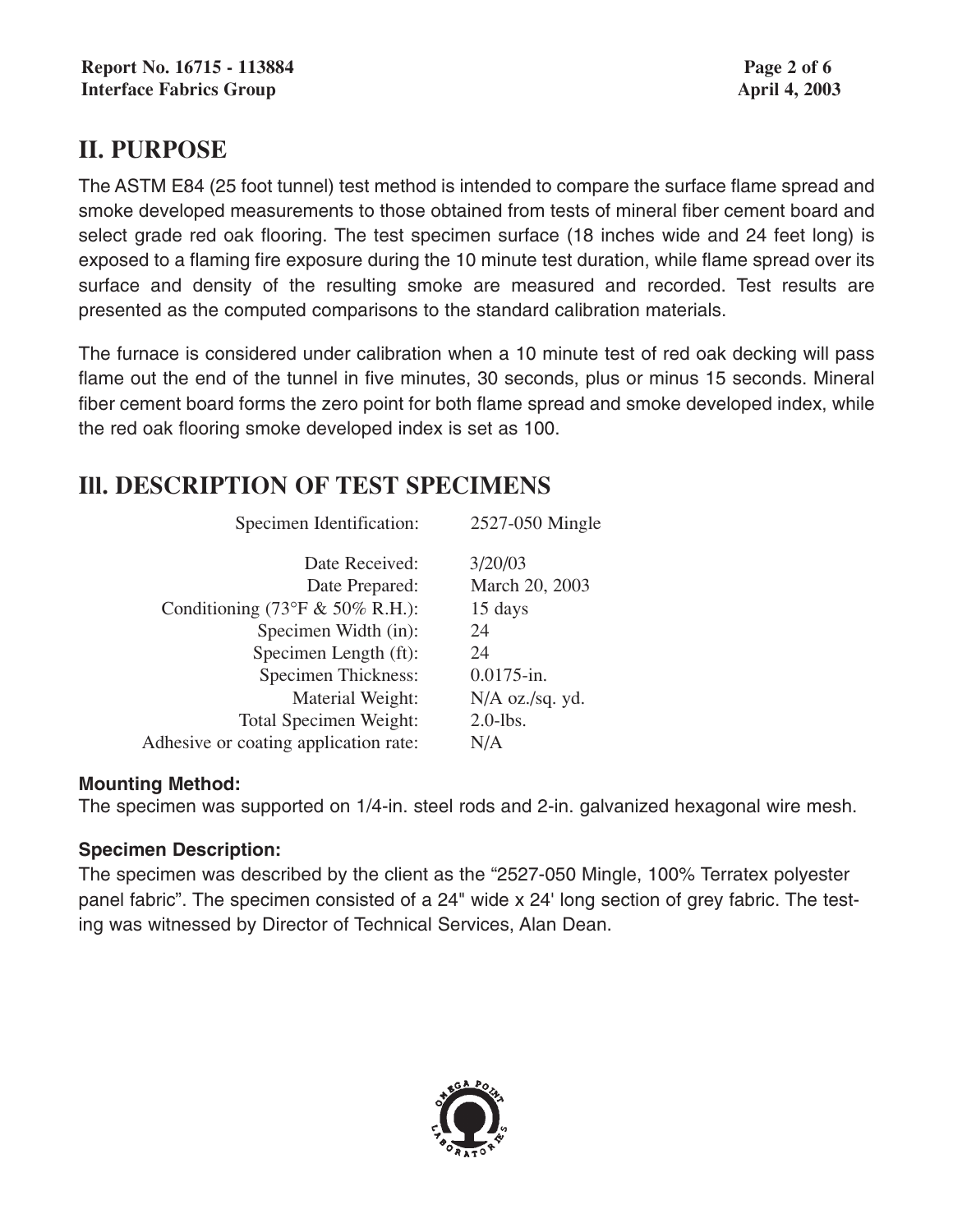## **IV. TEST RESULTS**

The test results, computed on the basis of observed flame front advance and electronic smoke density measurements are presented in the following table. In recognition of possible variations and limitations of the test method, the results are computed to the nearest number divisible by five, as outlined in the test method.

*While no longer a part of this standard test method, the Fuel Contributed Value has been computed, and may be found on the computer printout sheet in the Appendix.*

| <b>Test Specimen</b>              | <b>Flame Spread</b><br><b>Index</b> | <b>Smoke</b><br><b>Developed</b> |
|-----------------------------------|-------------------------------------|----------------------------------|
| <b>Mineral Fiber Cement Board</b> |                                     |                                  |
| <b>Red Oak Flooring</b>           | n/a                                 | 100                              |
| 2527-050 Mingle                   | 0                                   | 15                               |

The data sheets are included in the Appendix. These sheets are actual print-outs of the computerized data system which monitors the ASTM E84 apparatus, and contain all calibration and specimen data needed to calculate the test results.

## **V. OBSERVATIONS**

During the test the specimen was observed to behave in the following manner: Steady ignition began at 0:08 (min:sec). Flaming drops began to fall from the specimen at 0:10. The molten material ignited on the floor at 9:54. The test continued for the 10:00 duration.

After the test, the specimen was observed to be damaged as follows: The fabric was consumed and melted from 0-ft. - 9-ft.

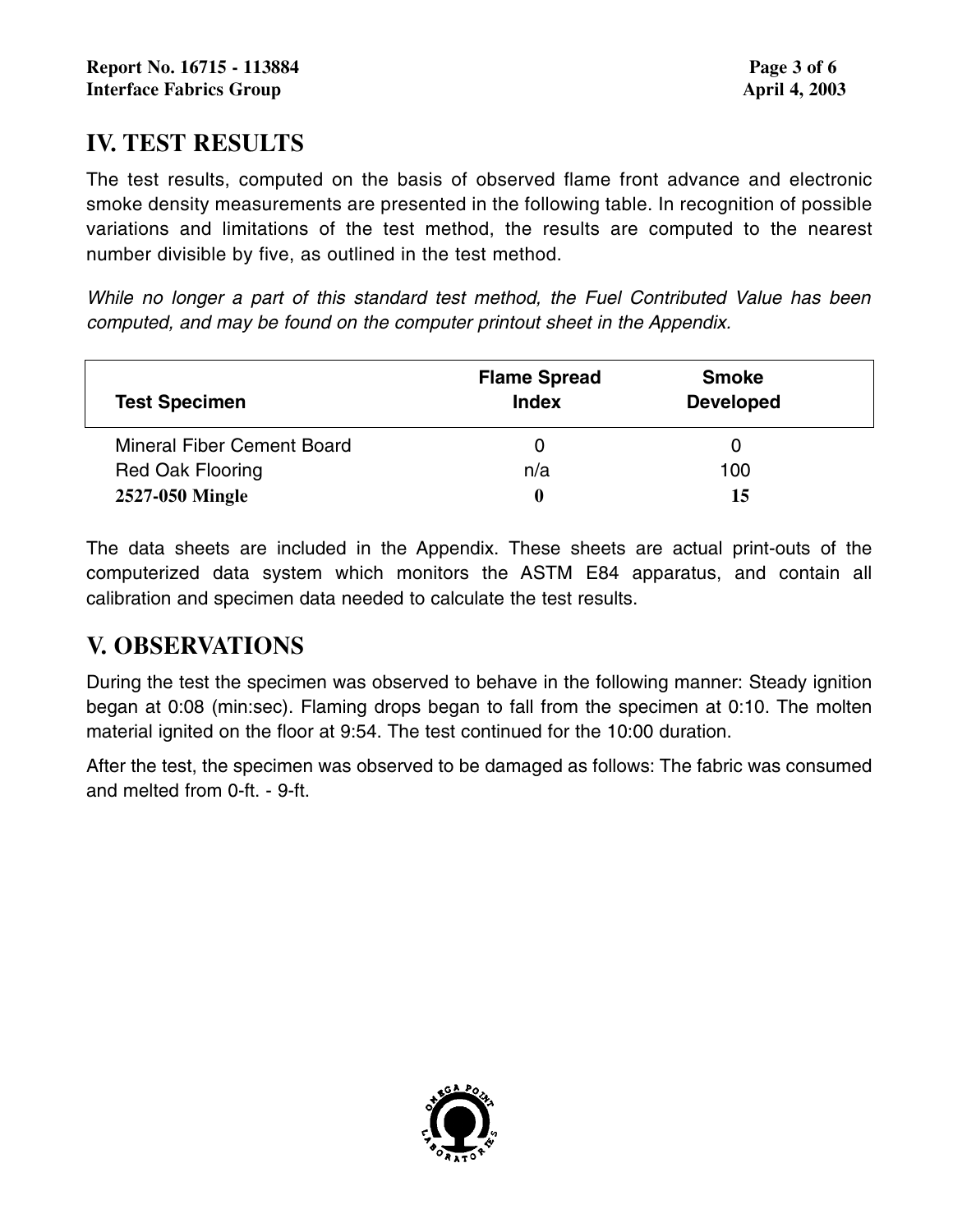# **APPENDIX**

**DATA SHEETS**

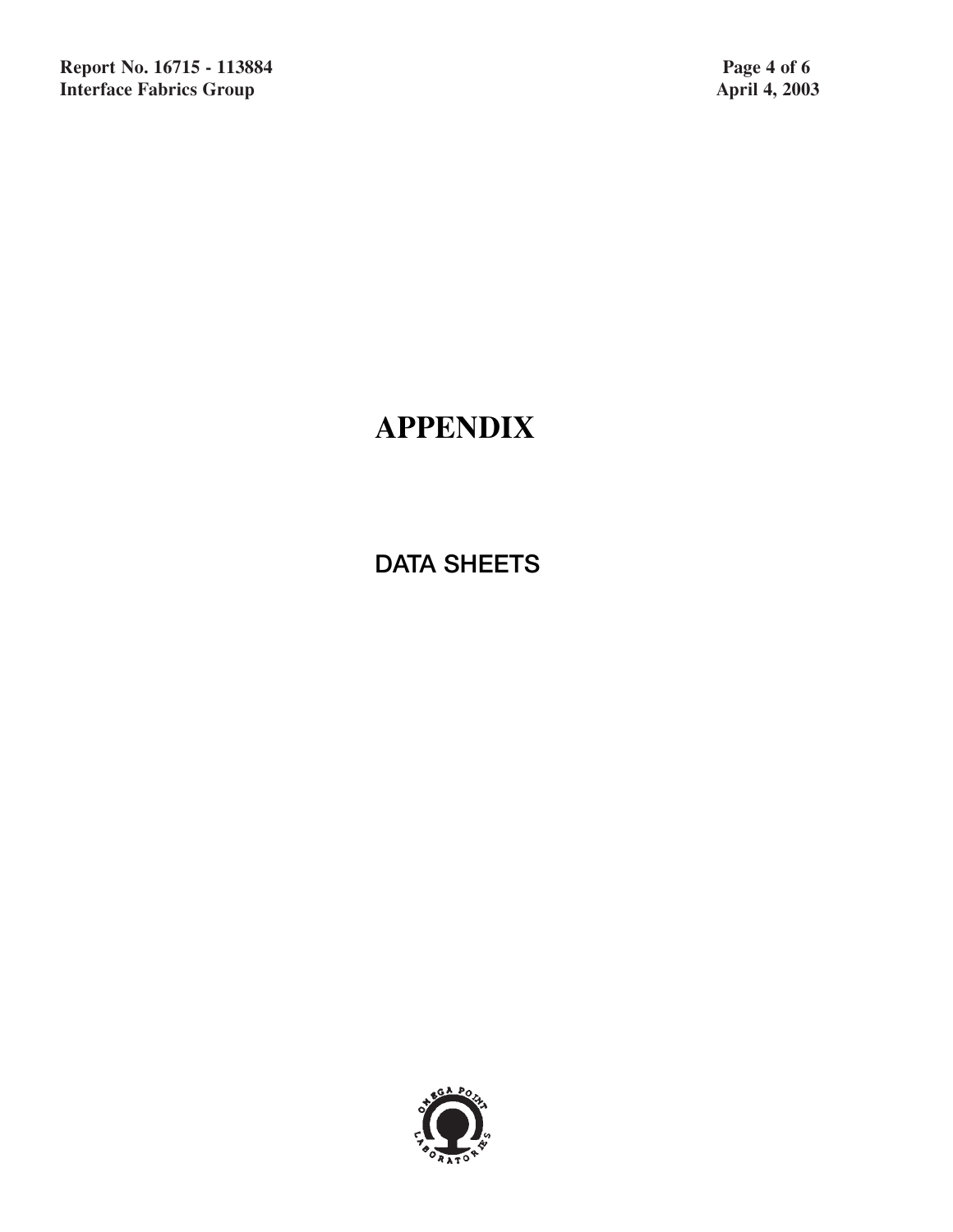## **ASTM E84 DATA SHEETS**

Client: **INTERFACE FABRICS GROUP** Date: 4/4/03 Time: 12:47 PM Test Number: 6 Project Number: 16715-113884 Operator DS/CH Specimen ID: "2527-050 MINGLE, 100% TERRATEX POLYESTER PANEL FABRIC". THE SPECIMEN WAS SUPPORTED ON RODS AND WIRE.

### **TEST RESULTS**

**FLAMESPREAD INDEX: 0 SMOKE DEVELOPED INDEX: 15**

### **SPECIMEN DATA...**

Time to Ignition (sec): 8 Time to Max FS (sec): 19 Maximum FS (feet): 0.3 Time to 980 °F (sec): Never Reached Max Temperature (°F): 482 Time to Max Temperature (sec): 340 Total Fuel Burned (cubic feet): 36.27

| FS* Time Area (ft*min): 2.7 |  |
|-----------------------------|--|
| Smoke Area (%A*min): 14.7   |  |
| Fuel Area (°F*min): 4529.9  |  |
| Fuel Contributed Value: 0   |  |
| Unrounded FSI: 1.4          |  |

## **CALIBRATION DATA...**

Time to Ignition of Last Red Oak (sec): 53 Red Oak Smoke Area (%A\*min): 100.05 Red Oak Fuel Area (°F\*min): 9713 Glass Fiber Board Fuel Area (°F\*min): 5051